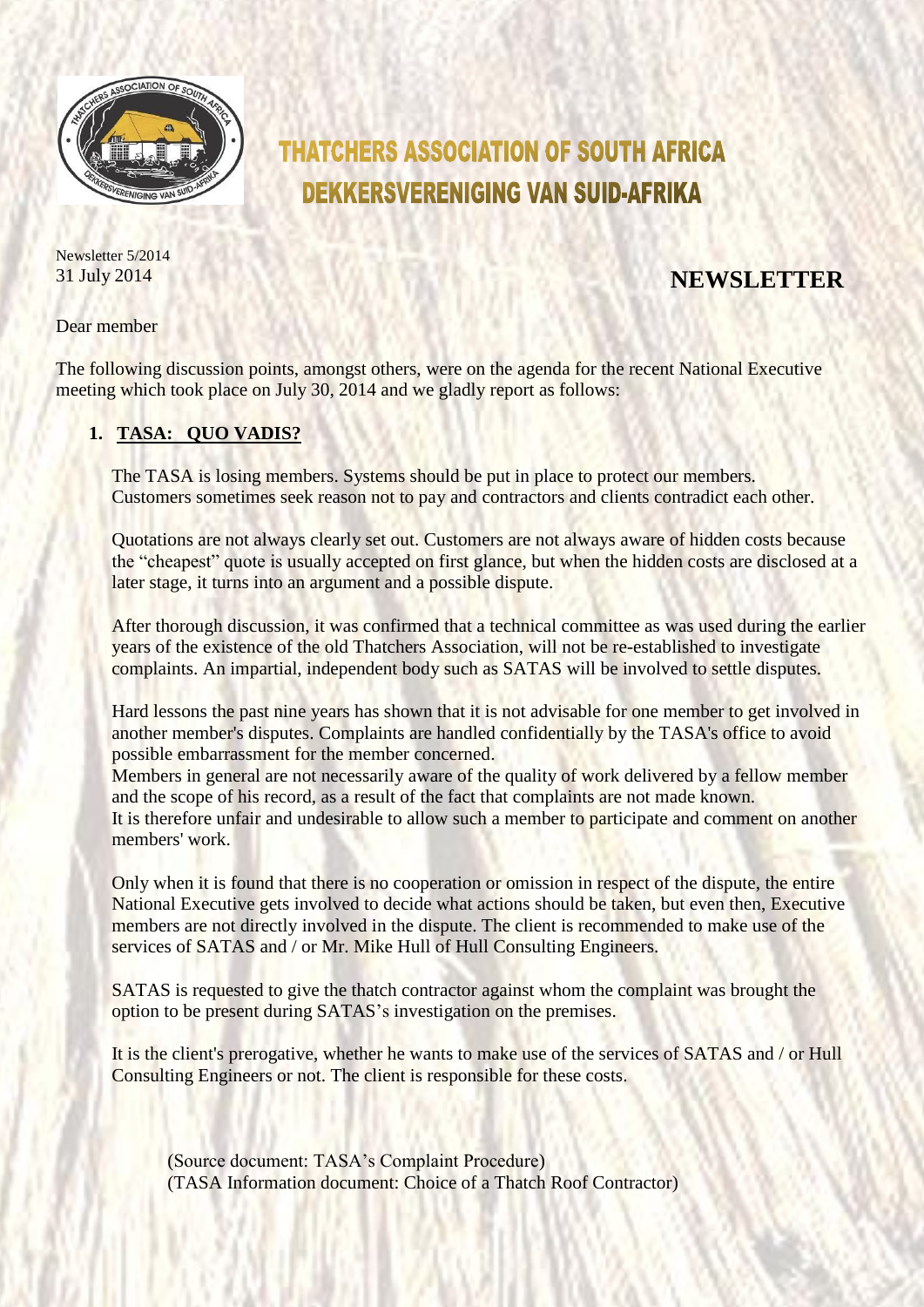## 2. **TESTING OF FIRE RETARDANT SYSTEMS**

The definition regarding fire retardant systems as contained in the National Building Regulations are as follows:

"Fire-retardant: (Thatched roofs) Means a product, method, or system employed to reduce and delay the spread of fire between buildings, building materials or components of a building. (Smoke detectors, fire blankets, drencher systems, fire extinguishers, etc)"

The ASTM E108 testing method is replaced by the SANS 10177/12, which has been developed and designed exclusively for South African conditions. It also aims to provide a uniform testing method for the different testing laboratories. All fire retardant systems shall be tested, or retested according to this specification.

## **Decision:**

## **Testing of fire retardant systems**

It is the duty of manufacturers to test and market their own products.

It was decided that Executive members, each one in his own area, will approach manufacturers of fire retardant systems to run the SANS 10177/12 on their products so that contractors of these products or systems meet the National Building Regulation's requirements.

Fire retardant systems fall into two categories, namely chemical such as chemicals sprayed on grass / reed or pretreated with a chemical product, and fire retardant membranes such as fire blankets and sisalation.

A need assessment can be made regarding:

- Systems used in the area
- Which manufacturers are involved?
- What will the test costs be?
- How many thatching contractors in the area make use of these systems?

#### **Who is responsible when a fire retardant system fail?**

Everyone from the manufacturers to the consumer can be held responsible by the Consumer Protection Act. No party is excluded, so everything must be specified.

*A presentation of Mr. Januz Luterek will accompany this newsletter to explain the most important aspects of the Consumer Protection Act. It was part of SAWPA's nationwide campaign to inform their members of this important legislation that greatly affect all contractors.*

*Knowledge of the provisions of this legislation will also enable our members to know what requirements regarding quality for instance can be insisted upon, etc.*

The manufacturers must have controls in place and the TASA may insist that the specification of a product / system must detail all the necessary information so that any uncertainties in the case of a dispute/claim can be clarified.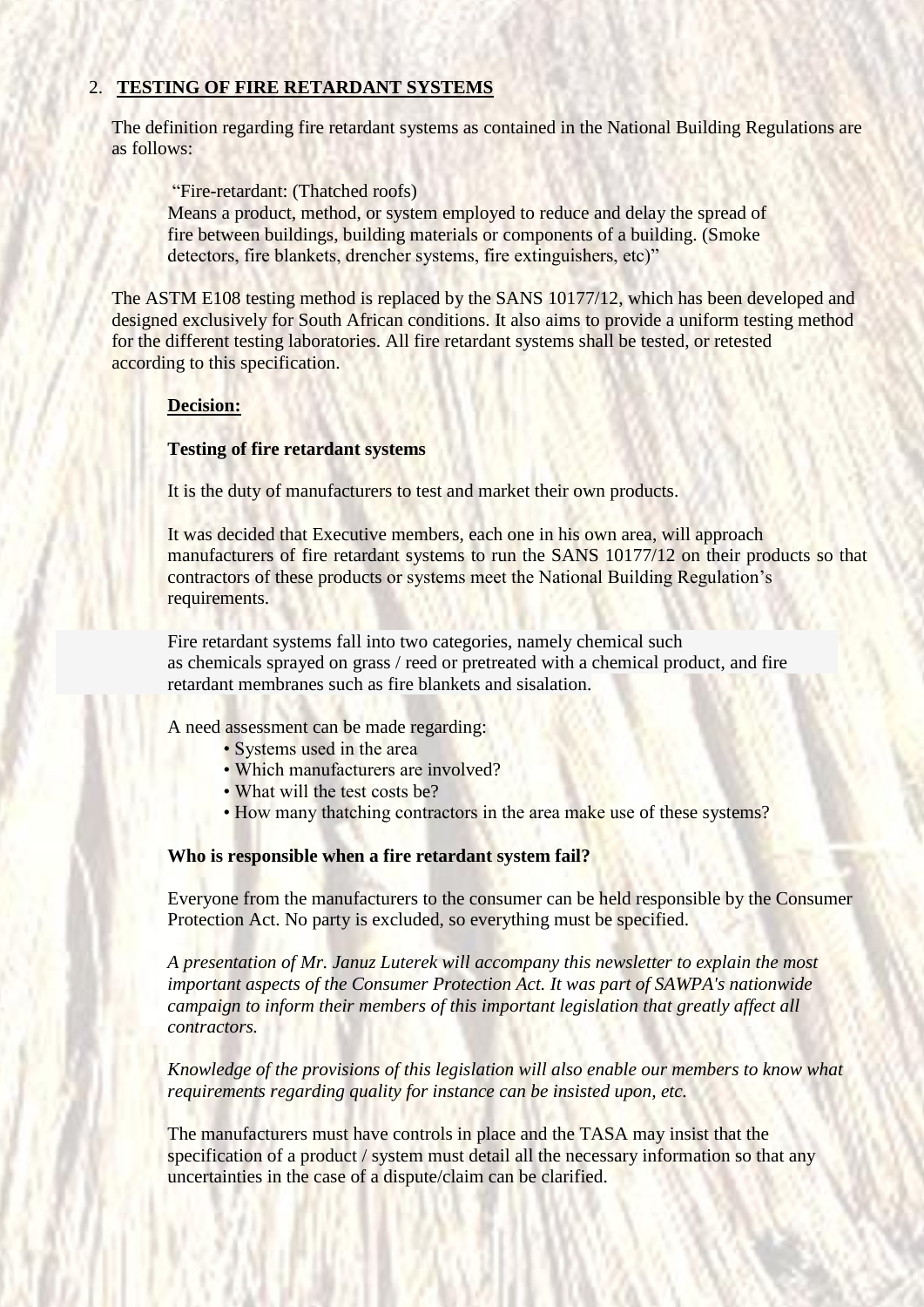This means of course that thatch contractors themselves must have controls in place to ensure that the installation / application have been executed correctly and the contractors must have proof thereof.

#### **Treated sisal twine**

As in the previous paragraphs described, concern was expressed regarding poor quality and poorly treated sisal twine.

Manufacturers thereof may be addressed to label distinct specifications regarding how much resistance and stress treated sisal twine can handle, including shelve life, age limit, etc.

Clarity can be obtained regarding their implementation of quality control, treatment, transmission, etc.

#### **"Drencher systems"**

These systems are designed for each individual structure and its components are subject to SABS standards. The overall designed system can't be tested.

The difference between a "drencher" system and a "sprinkle" system is that a "sprinkle" system spray the water upwards while a "drencher" system spray downwards.

#### **Sisalation**

The use of sisalation is not recommended because of condensation that takes place, but a proposal to reconsider the use thereof is accepted.



#### **Ground poles**

Concern was expressed regarding ground poles that completely rot and break down at ground level due to water penetration. A proposal that only H5 poles should be used for ground poles where the area around the pole does not quickly dry off, could not be accepted because it is not specified in the National Building Regulations.

The general availability of H5 poles is also questioned.

But it can be included as a hint in the TASA's own document "Guide to Thatching in South Africa."

This tip can also be expanded to include, for example through a drawing / picture to show how the area around the pole can be lifted to let water drain away quickly from the pole and not seep into the area directly around the pole.

#### **"Guide to Thatching in South Africa"**

This manual is based on the National Building Regulations regarding thatched roofs and is the exclusive property of the TASA. It is compiled by the Executive and is still in draft form, subject to additions and changes.

The ultimate goal is to offer it for sale to municipalities, professionals, contractors, clients, etc. in an effort to raise the standard of the thatching industry. As a result of the many complaints and inquiries received, it is increasingly obvious that contractors lack sufficient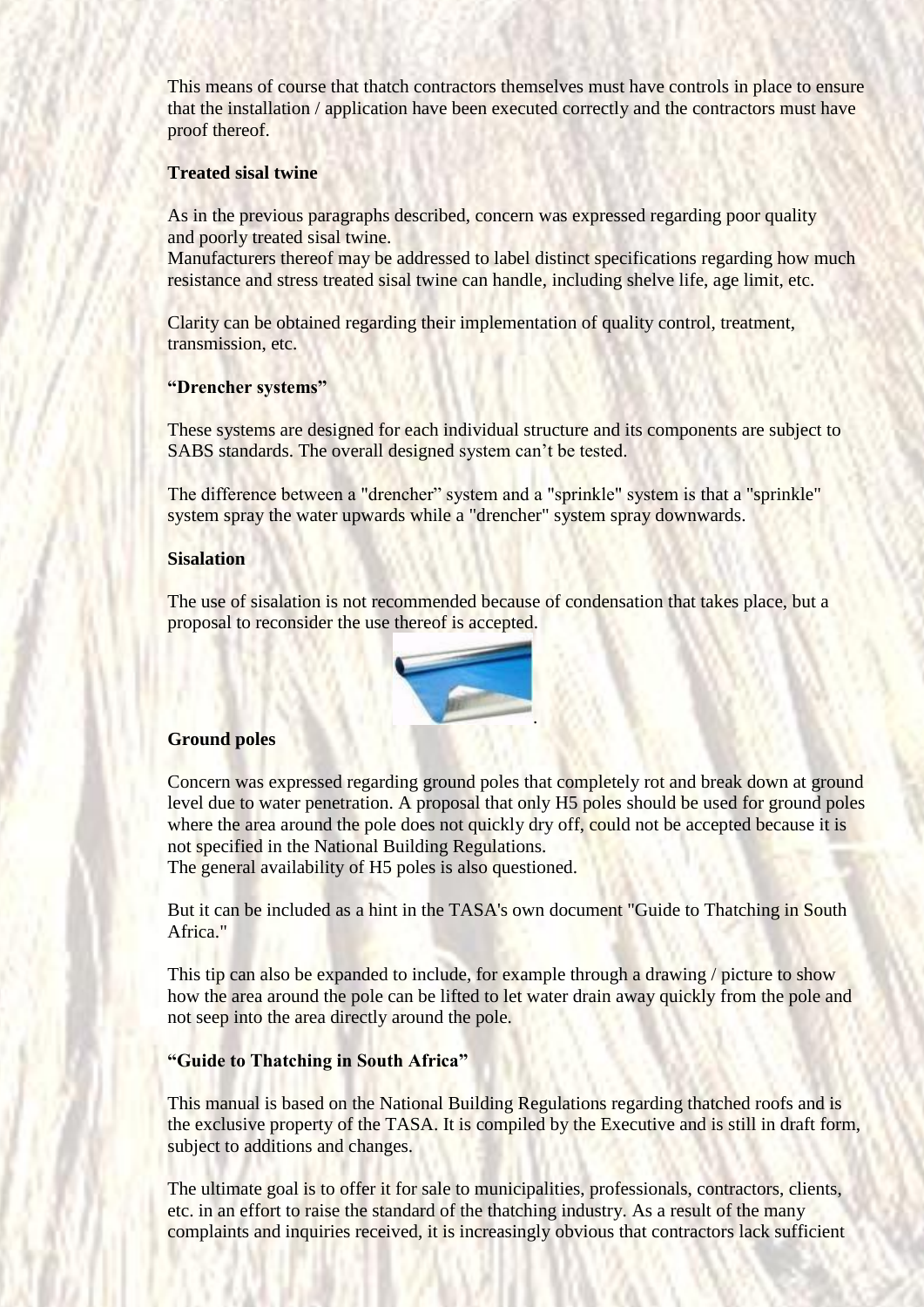knowledge to erect thatch structures and thereby causing enormous harm to the industry.

## **3. TRAINING**

Although training is a huge responsibility of the TASA to set and maintain a standard in the Thatching Industry, there was unfortunately not enough time for this to be discussed.

## 4. **CERTIFICATION BY SATAS**



Mr. Abe Stears explained that SATAS (South African Technical Auditing Services) celebrates its tenth anniversary and that SATAS are accredited by SANAS for various certifications. Eighty (80) different factories that represent 130 product permits were certified by them. Three (3) of them are thatching businesses.

SATAS is regularly monitored and audits take place every year. They are also required to have quality control manuals, procedures, controls, etc. in place. Documentation regarding certification done by them is subject to the approval of the Approvals Board.

The role of SATAS is to protect the certification mark. If a certified company does not pass an audit or unannounced visit, the permit will be canceled if found that the company has not taken corrective actions within an agreed time to again comply with the requirements.

The feedback given by SATAS serves as a tool to prevent, or avoid a recurrence of problems.

The SANS 10407:2014 is now part of the National Building Regulations. SATAS cannot refuse to certify a contractor if he complies with the requirements.

SATAS will apply to SANAS for further accreditation to include the new SANS 10407. This accreditation will mean that the cost of certification for thatch contractors will possibly increase.

It is recommended that a public announcement be made that a cooperation agreement between TASA and SATAS exists. Now that the SANS 10407 is restored, SATAS will pay more attention to market certification for thatching contractors.

#### **Procedure SATAS follows to certify a thatching contractor's business**

The certification process performed by SATAS is done according to the SANAS (South African National Accreditation System) accreditation system.

When the applicant has all these requirements in place, the certification process can be completed within two to three weeks.

- 4.1 The company applies for certification
- 4.2 During SATAS's first visit, the conditions for certification as stated by SATAS, are agreed upon so that the applicant knows what he is letting himself in for.
- 4.3 A quotation is twofold. Firstly it involves the initial assessment which is an office exercise of approximately half a day if all the controls are in place and a visit to the workplace where the applicant is busy building a structure.